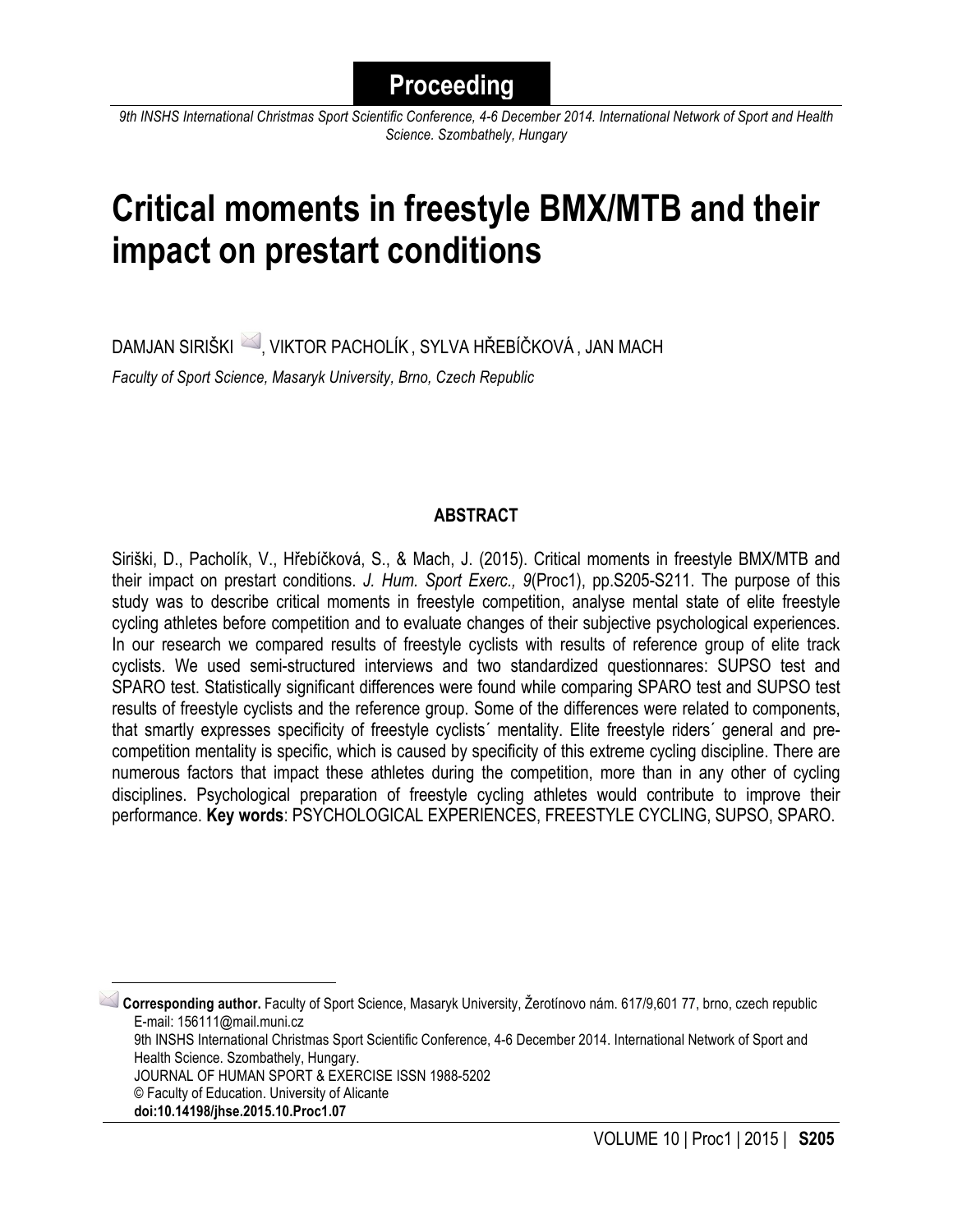### **INTRODUCTION**

Freestyle cycling disciplines are the youngest branch of cycling and although they are not far as popular as traditional cycling disciplines, they have been growing fast and are getting a lot of attention.

After two decades of existence of these disciplines, scientific publications, which study impact of training on body composition of riders or describe training methods, started to come into existence.

Scientific interest also explores psychological aspects of this sport. One of the frequent theoretically and practically explored spheres in sport psychology is the subject of personality in sport. Insufficient knowledge of freestyle cycling athlete's personality and insufficient self-reflection represent radical limiting factors for systematic work and cyclist's growth of performance.

The aim of our thesis was to describe critical moments in freestyle cycling race from the perspective of competitor and compare them with the personality traits of competitors.

Mikšík (2004) describes personality state as a dynamic quantity, for which is typical variability of activation of psyche with changes of basic qualities of experiencing. It reflects in subject's dynamics of inner (psychic) and external (motoric) activity.

#### **METHODS**

7 elite athletes attended our research as the test group. We used semi-structured interviews to get information about critical moments during competition period. Questionnaires SUPSO (Subjective experiences and personality states; Mikšík, 2004) and SPARO were other diagnostic tools in our research. We used results of our colleague's research that studied mental states and personal characteristics of elite track cyclists as results of a reference group.

In semi-structured interviews the main objective was to

Questionnaire SUPSO is used to describe and evaluate the dynamics of subjective experiences and personality states (Mikšík, 2004). Mental state can be described in its overall, integrated structure using the proportional representation of each component.

The measured components of mental state are:

*P*= psychological well-being (feeling of satisfaction, a pleasant mood and pleasant mental warm-up, which is often accompanied by feelings of euphoria and confidence). This component shows a degree of freshness, satisfaction, peace and mental balance, optimism and good mood.

*A*= activity, vigorousness (feelings of power and energy which are associated with a hankering after the action). It is a readiness for active interaction among various situational variables. It can be described with the qualities of psychological phenomena, such as vigorousness and assertiveness.

*O*= impulsiveness, letting off steam (uncontrolled, spontaneous release of energy stress and mental tension). Described by feelings like moodiness, difficulty in self-control, explosiveness and irritability.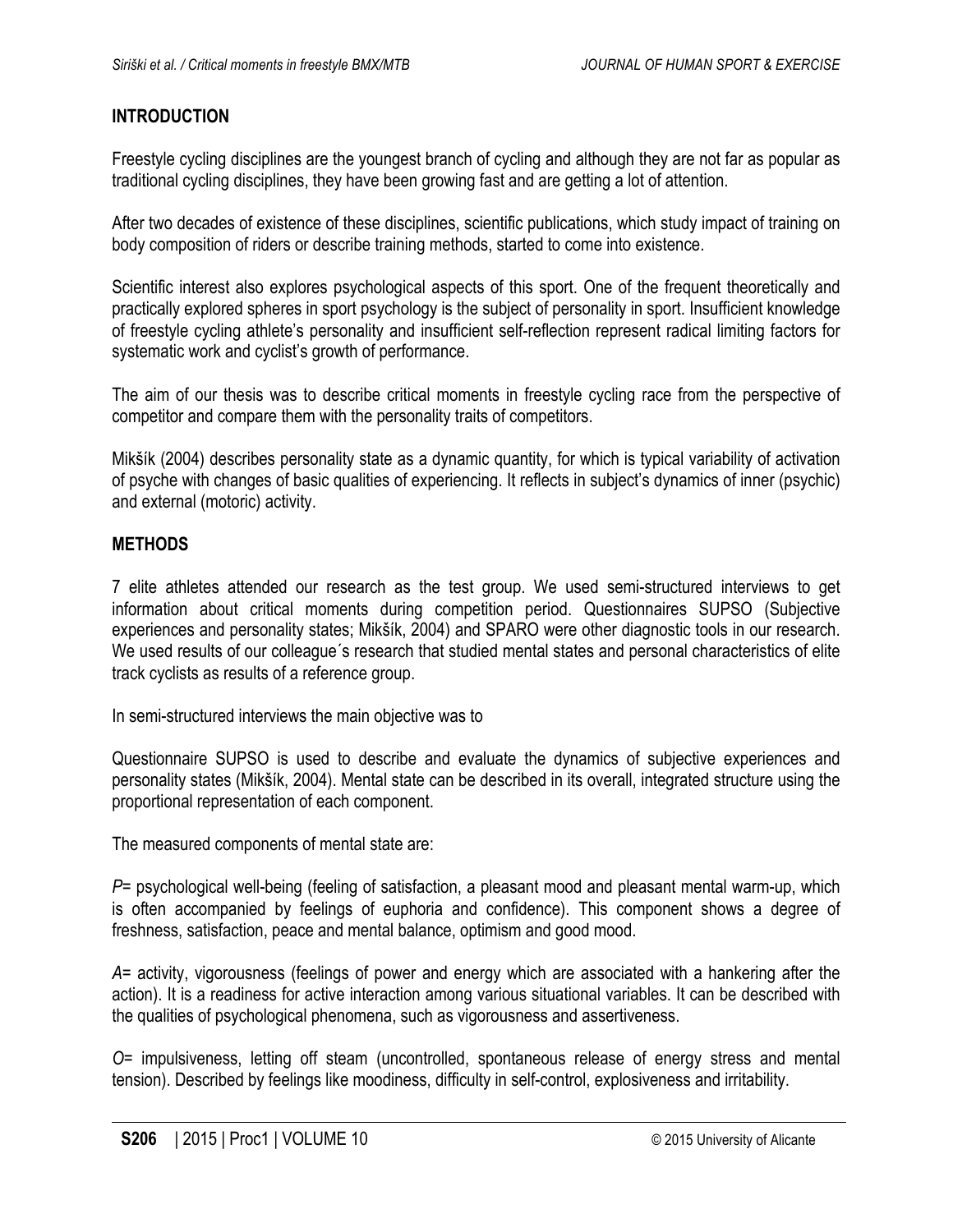*N*= mental restlessness, discomfort (experiencing psychological stress, when it is not possible to find ways to release it). Characteristic symptoms are mental and motoric restlessness, annoyance, discontent, impatience and restlessness.

*D*= mental depression, tiredness (complex of feelings and states, of which the main characteristics represent a tendency towards passivity and apathy).

*U*= anxious expectations and fears (feelings of insecurity, fear of the possible future consequences, etc.

*S*= sadness (these experiences can be expressed by adjectives sad, lonely, hypersensitive, unhappy). It can be defined as a passive experiencing of situational variables. Experiences are not turned out to interact with the outer environment, but "inside".





The results obtained via the test SUPSO can be graphically represented and interpreted using the target graph (Fig. 1). Circle, which is marked in bold line connects average values of mental state in population. The horizontal axis divides the target graph into upper and lower half and the vertical axis divides it into the left and right half. The intersection of the horizontal and vertical axes forms the centre of all the circles in the graph. The vertical axis divides the components of experiencing (upper left quadrant) and activation (upper right quadrant). The scale of depression and exhaustion occupies the interfacing (right-left) neutral position. The horizontal axis separates the components of experiencing psychological well-being, of which are typical: positive mood and excitement to the activity (upper left and right quadrant) and components of psychological discomfort, of which are typical: unpleasant or demobilizing mood and arousal (lower left and right quadrant).

SPARO questionnaire represents basic tools of diagnostic battery DIAROS. It is an advanced option for diagnosis of structure and dynamics of basal auto-regulation and integration of inner and external personal activities and mental resistance.

Basic components of basal mental integration: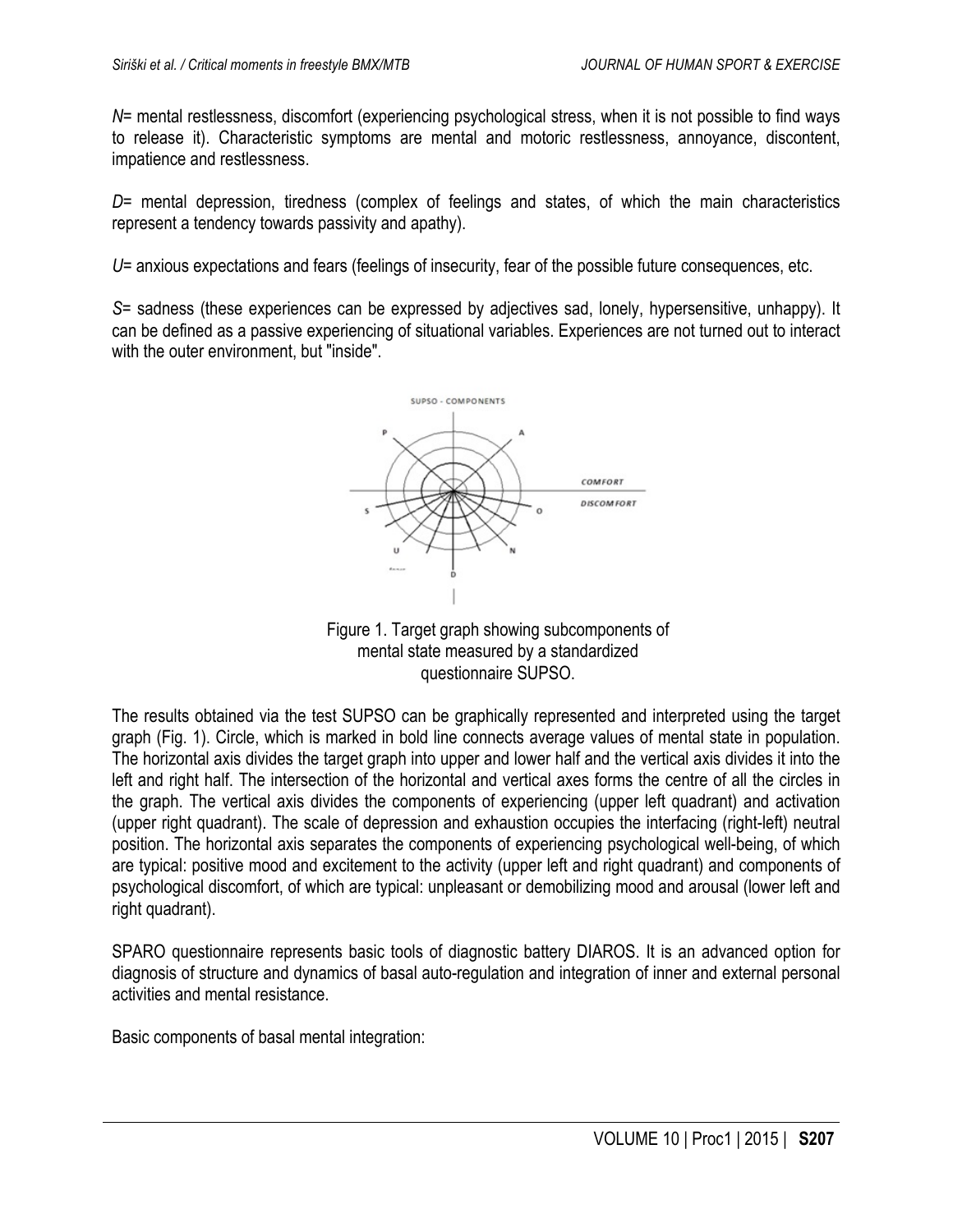*KO*= cognitive variability relates to cognitive functions. High values of variability is characteristic for tendencies to change, high quantity, dynamics and variability of impulses. Invariability relates to interactions with stable environment.

*EM*= emotional variability relates to experiencing interactions with environment and situational changes. We consider dynamic of emotions and its impact in cognitive and conative area. High values represent high excitability, experiencing tension and euphoria. Low values typifies emotional stability and low emotiveness.

*RE*= regulation variability relates to regulation functions of controlling activities. High values are characteristic for low self-control, low deliberation of possible consequences of interaction activities, anticipation of regulation of performance and behaviour.

*AD*= adjustable variability relates to introducing into new conditions and circumstances of life and activity. High values of variability is characteristic for responding to dynamics of impact of situational variabilities with adaptive activities.

SPARO uses 34 more components, final analysis is very extensive. For needs of our research we picked only crucial components, which showed us statistically significant variations and that helped us to present key changes of mental states of freestyle cycling athletes. In our research we used group of elite track cyclists as a reference group and compared results of freestyle cyclists with these data.

#### **RESULTS**

There were several references about critical moments that matched within our test group. Insecurity during first practice lap, fatigue and lose of concentration during qualifiers and final runs, possible risk of injury during executing of tricks. Nervousness and fear of not achieving goals was frequent answer in athletes´ responses.

SUPSO test: We can see the results of T-test in which we compared freestyle riders´ pre-competition values with pre-competition values of the reference group (table 1). There were statistically significant variations found in two components – *U* (anxious expectations and fears) and S (sadness).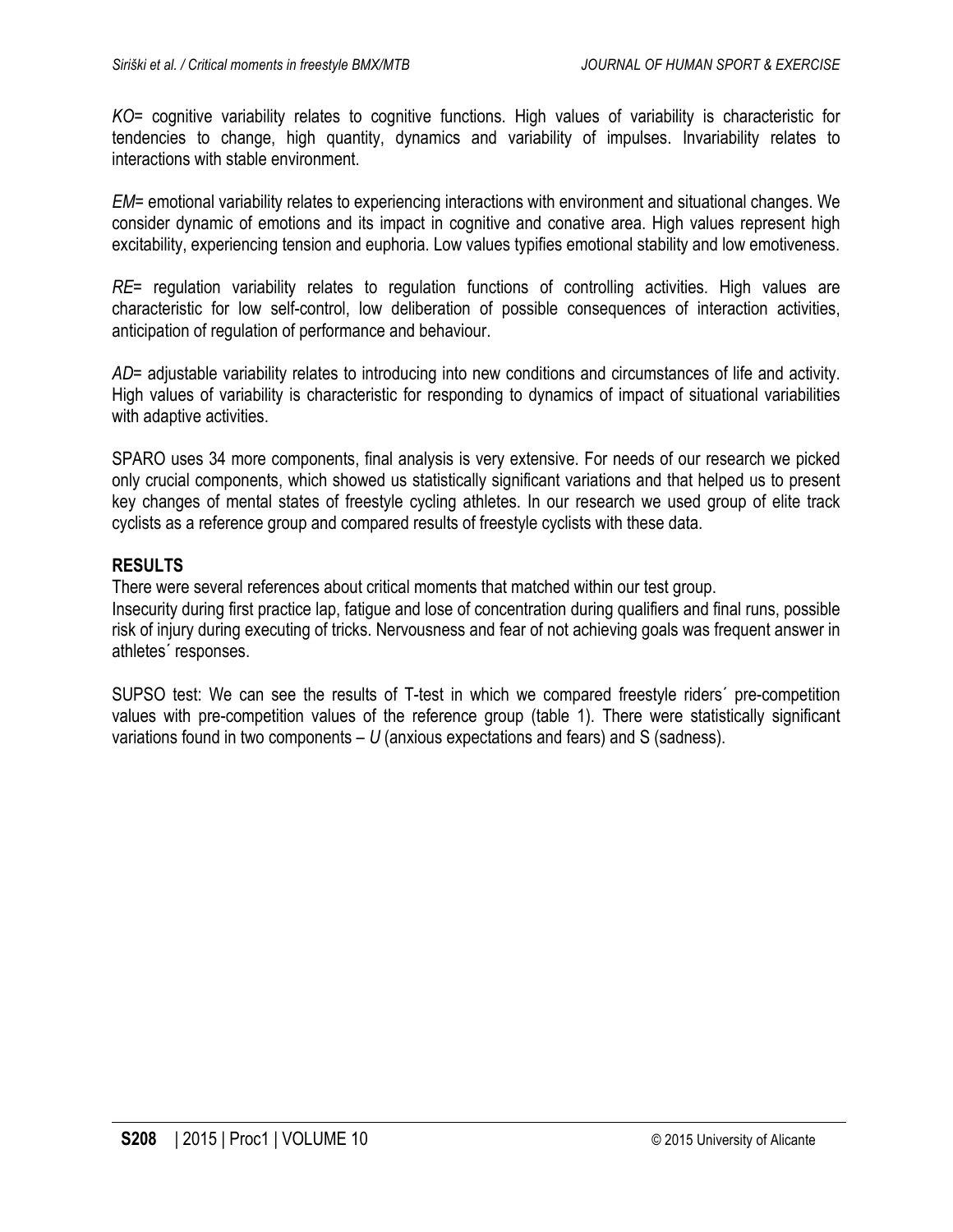| Scale | M     | SD   | t(spg)     |  |  |  |  |
|-------|-------|------|------------|--|--|--|--|
| P     | 28,65 | 7,89 | $-0,34$    |  |  |  |  |
| A     | 24,78 | 6,56 | 0,13       |  |  |  |  |
| O     | 7,18  | 5,94 | $-1,56$    |  |  |  |  |
| N     | 10,58 | 4,66 | $-0,28$    |  |  |  |  |
| D     | 13,43 | 5,78 | 2,20       |  |  |  |  |
| U     | 13,82 | 4,44 | $3,01$ **  |  |  |  |  |
| S     | 1,56  | 3,35 | $-4,01$ ** |  |  |  |  |

Table 1. SUPSO test - results of comparison of precompetition mental state values of the two groups.

SPARO test: Another statistically significant differences were found while comparing SPARO test results of freestyle riders and the reference group (table 2). Since relatively a big number of significant differences was found, we picked only 6 components, that smartly express specificity of freestyle riders´ mentality. These are *EM* (emotional variability), *RE* (regulation variability) and *AD* (adjusting variability), *IP* (autostimulation), *SE* (social exhibitionism) and *D*I (dynamics of interaction with environment).

SPARO test also showed, that probands belong to group B3 as for taxometric coefficients.

Table 2. SPARO test – results of comparison of the two group's subjective psychological experiences.

| Skála        | м             | SD   | t(spc)     | Skála            | м              | SD   | t(spc)      |                    |                |       | TAXOMETRICKÉ |            |             | <b>KOEFICIENTY</b> |                                 |  |
|--------------|---------------|------|------------|------------------|----------------|------|-------------|--------------------|----------------|-------|--------------|------------|-------------|--------------------|---------------------------------|--|
|              | 1. KOMPONENTY |      |            |                  | 3. NORMALITA   |      |             |                    |                |       | $A1-B4$      | A2-B3      |             | A3-B2              | A4-B1                           |  |
| KO           | 12,90         | 4,25 | 1.64       | VZ               | 9.00           | 2.16 | $4.10^{+*}$ |                    |                |       | $-0.37$      | $-0.56$    |             | $-0.03$            | $-0.23$                         |  |
| EM           | 9.50          | 2,72 | $4.07$ **  | LS               | 10,10          | 3,31 | $-3.24*$    |                    |                |       | $C1-D4$      | $C2-D3$    |             | $C3-D2$            | C4-D1                           |  |
| RE           | 10,60         | 3,06 | $3.51**$   | AN               | 3.49           | 3.28 | $3.08*$     |                    |                |       | $-0.11$      | $-0.30$    |             | 0.23               | 0.03                            |  |
| AD           | 12.10         | 2,38 | $-3.32$ ** | EX               | 6.80           | 2.62 | $3.51**$    |                    |                |       |              |            |             |                    |                                 |  |
|              | 2 FAKTORY     |      |            |                  | 4. VÉROHODNOST |      |             |                    |                |       |              |            |             |                    |                                 |  |
| PV           | 9.50          | 2.22 | $6,40$ **  | L                | 5.80           | 3.74 | $2.62*$     |                    |                |       |              |            |             |                    |                                 |  |
| MН           | 8,30          | 2,06 | 2.15       |                  |                |      |             |                    |                |       |              |            |             |                    |                                 |  |
| <b>Skála</b> | м             | SD   | t(spo)     | <b>Skála</b>     | м              | SD   | t(spo)      |                    | Škála          | м     | SD           | t(spo)     |             |                    | <b>Tisk tabulky</b><br>aktuální |  |
| 1. STIMULACE |               |      |            | 3. INTEGROVANOST |                |      |             | 5. KOREKTIVNOST    |                |       |              |            | skupiny     |                    |                                 |  |
| SI           | 10,50         | 4,14 | 1,22       | UZ               | 10,80          | 3,61 | $3.85$ **   |                    | RF             | 10,50 | 2,12         | $-3,88$ ** |             |                    |                                 |  |
| I₽           | 12.20         | 3.43 | $3.97$ **  | EC               | 8.20           | 3.94 | 2.17        |                    | LO             | 9.60  | 2.95         | $-3.75$ ** |             |                    |                                 |  |
| PN           | 12.30         | 3,37 | 1.78       | UR               | 11.90          | 3.07 | $-1.96$     |                    | <b>NU</b>      | 7.60  | 3.20         | $-2.76*$   |             |                    |                                 |  |
| DI           | 11,90         | 1.10 | $10,06$ ** | <b>RR</b>        | 12.40          | 2.55 | $-2.61*$    |                    | FC             | 7.10  | 2,73         | $-2.90*$   |             |                    |                                 |  |
| SD           | 11,20         | 2.44 | $4,66$ **  | O(               | 12,30          | 3.59 | $-2.20$     |                    | к              | 6.60  | 1,51         |            | $3.36^{+1}$ |                    |                                 |  |
| <b>OS</b>    | 12,80         | 3,65 | $5.38$ **  |                  |                |      |             |                    |                |       |              |            |             |                    |                                 |  |
| 2. RIZIKO    |               |      |            | 4 VZTAHY         |                |      |             | 6. SEBEPROSAZOVÁNÍ |                |       |              |            |             |                    |                                 |  |
| AS           | 12,30         | 2.91 | $2.61*$    | KT               | 11,60          | 3.06 | $6.09$ **   |                    | <b>US</b>      | 12.10 | 3,48         | $-2,64*$   |             |                    |                                 |  |
| AC           | 9,30          | 2,75 | $-1.72$    | BE               | 8.50           | 1,78 | $-1.78$     |                    | T <sub>O</sub> | 8,70  | 2.41         | $-2.23$    |             |                    |                                 |  |
| <b>TN</b>    | 10,60         | 4,43 | $2.86*$    | KN               | 9.60           | 2.59 | $-1.71$     |                    | PR             | 10,60 | 2,99         |            | $-3.81$ **  |                    |                                 |  |
| SE           | 14,30         | 2.91 | $4.02$ **  | <b>NE</b>        | 11,90          | 3,07 | 0.51        |                    | <b>NS</b>      | 10,60 | 2,01         | 0,63       |             |                    | Konec                           |  |
| OR           | 8.50          | 2.46 | $4.37$ **  |                  |                |      |             |                    | <b>FM</b>      | 12.40 | 2,72         | $-1,75$    |             |                    |                                 |  |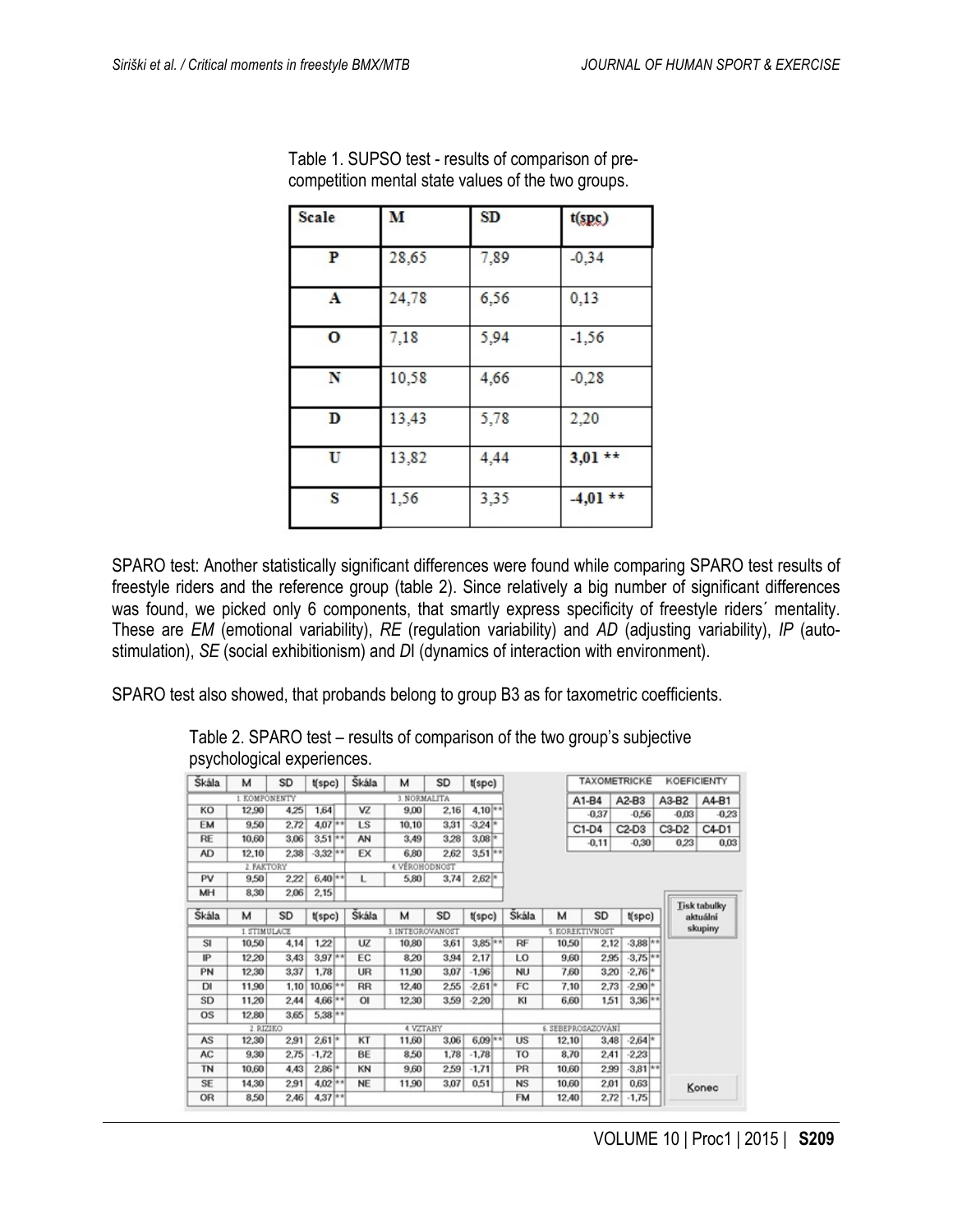

Figure 2. Target graph showing the average values of seperate components of mental state of elite freestyle cyclists.

# **DISCUSSION AND CONCLUSIONS**

In the first part of our research we carried out a comparison of mental state of freestyle cyclists before the competition with values of the reference group (SUPSO test).

Mental state of the tested freestyle cyclists before the contest is shifted to the area of psychological discomfort in comparison with the general population, which in this case means similar percentage of components of psychological well-being (*P*) and activity and vigorousness (*A*), together with a lower percentage of components of depression (*D*), impulsiveness (*O*) and significantly lower percentage of stress *(S*) as well as higher percentage of components of mental restlessness *(N*) and significantly higher percentage of components of anxious expectations and fears *(U).*

In target graph we can see graphic representation of values of evaluated psychological state of elite freestyle riders (figure 2).

In the second part of our research, we diagnosed structures and dynamics of inner and external activities<sup>7</sup> basal autoregulation and integration of freestyle cyclists (SPARO test).

We compared values of basic characteristics of tested freestyle riders´s basal autoregulation and integration with values of the reference group. There were statistically significant differencies found in total of 17 components. We picked 6 components that express specificity of freestyle riders´ mentality.

Component of emotional variability (*EM*) showed statistically significant variations between tested groups. Group of freestyle riders showed positive values which can be described as high excitability and inclination to take situational suspense too seriously.